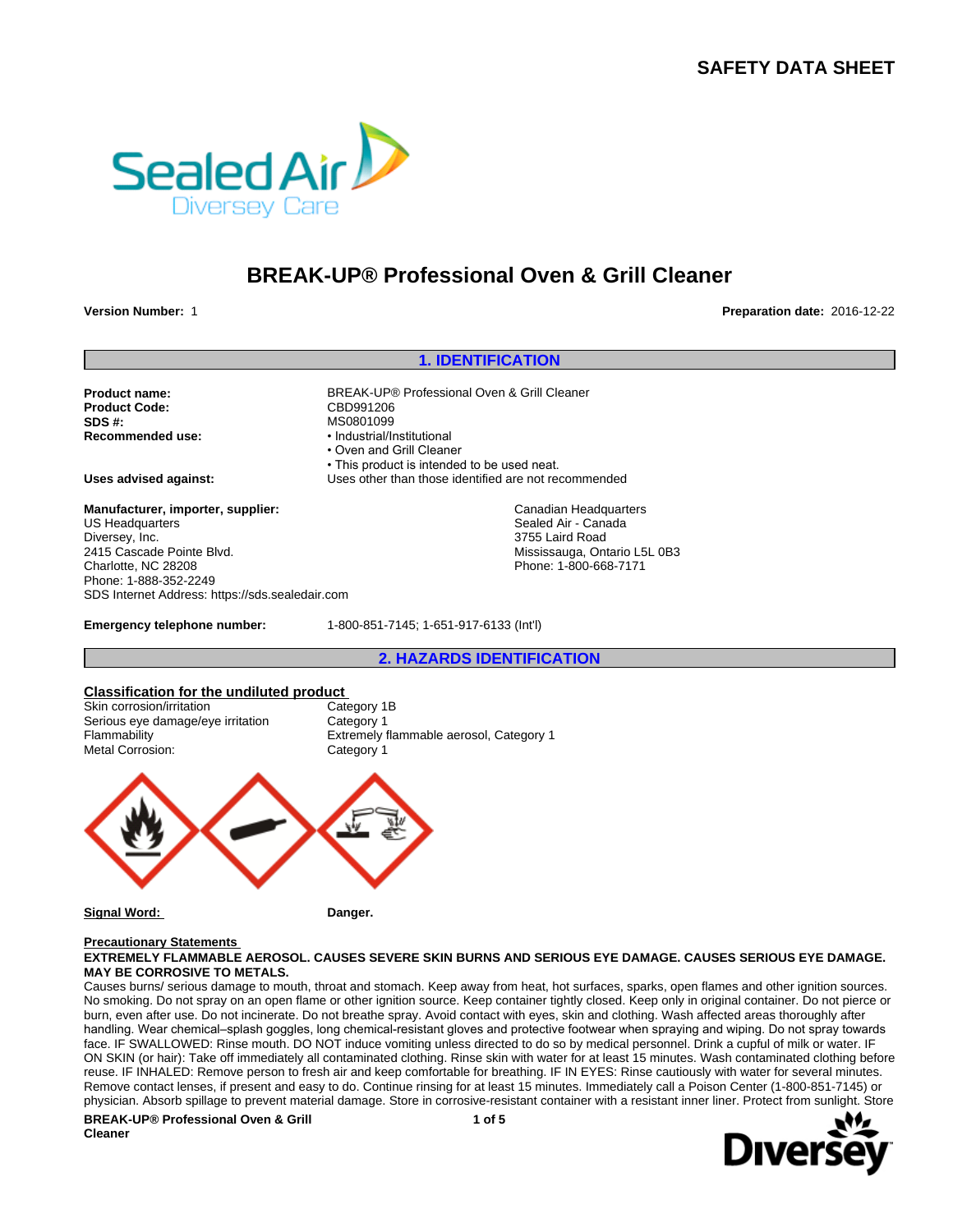in a well-ventilated place. Do not expose to temperatures exceeding 50 °C (122 °F) which may cause bursting. Dispose of in accordance with all federal, state and local applicable regulations. SUPPLEMENTAL INFORMATION:. Mix only with water. DO NOT MIX WITH ANY OTHER PRODUCT OR CHEMICAL. Can react to release hazardous gases. May vigorously react with acids resulting in spattering and excessive heat.

**Health hazards not otherwise classified (HHNOC)** - Not applicable **Physical hazards not otherwise classified (PHNOC)** - Not applicable

**Classification for the diluted product** @ RTU This product is intended to be used neat.

#### **Precautionary Statements**

See undiluted product information above. SUPPLEMENTAL INFORMATION:. Mix only with water. DO NOT MIX WITH ANY OTHER PRODUCT OR CHEMICAL. Can react to release hazardous gases. May vigorously react with acids resulting in spattering and excessive heat.

#### **3. COMPOSITION/INFORMATION ON INGREDIENTS**

### **Classified Ingredients**

| Ingredient(s)                 | CAS#      | Weight %  |
|-------------------------------|-----------|-----------|
| Diethylene glycol butyl ether | 112-34-5  | 10 - 20%  |
| Sodium hydroxide              | 1310-73-2 | $3 - 5\%$ |
| <b>Butane</b>                 | 106-97-8  | $- < 3\%$ |
| <b>Isobutane</b>              | 75-28-5   | $- < 3\%$ |
| Monoethanolamine              | 141-43-5  | $- < 3\%$ |

\*Exact percentages are being withheld as trade secret information

### **4. FIRST AID MEASURES**

### **Undiluted Product:**

**Eyes:** IF IN EYES: Rinse cautiously with water for several minutes. Remove contact lenses, if present and easy to do. Continue rinsing for at least 15 minutes.

Skin: IF ON SKIN (or hair): Take off immediately all contaminated clothing. Rinse skin with water for at least 15 minutes.

**Inhalation:** IF INHALED: Remove person to fresh air and keep comfortable for breathing.

**Ingestion:** IF SWALLOWED: Rinse mouth. DO NOT induce vomiting unless directed to do so by medical personnel. Drink a cupful of milk or water.

**Most Important Symptoms/Effects:** No information available. **Immediate medical attention and special treatment needed** Not applicable.

#### **Diluted Product:**

This product is intended to be used neat.

**Eyes:** See undiluted product information above. **Skin:** See undiluted product information above. **Inhalation:** See undiluted product information above. **Ingestion:** See undiluted product information above.

### **5. FIRE-FIGHTING MEASURES**

**Specific methods:** No special methods required<br> **Suitable extinguishing media:** Dry chemical, water spray, fo

**Suitable extinguishing media:** Dry chemical, water spray, foam, carbon dioxide. Specific hazards:<br> **Specific hazards:** Aerosol product - Containers may rocket or explode in heat of fire. NFPA 30B Level 1 Aerosol. Corrosive material (See sections 8 and 10).

**Special protective equipment for firefighters:** As in any fire, wear self-contained breathing apparatus pressure-demand, MSHA/NIOSH (approved or equivalent) and full protective gear. **Extinguishing media which must not be used for safety reasons:** No information available.

**6. ACCIDENTAL RELEASE MEASURES**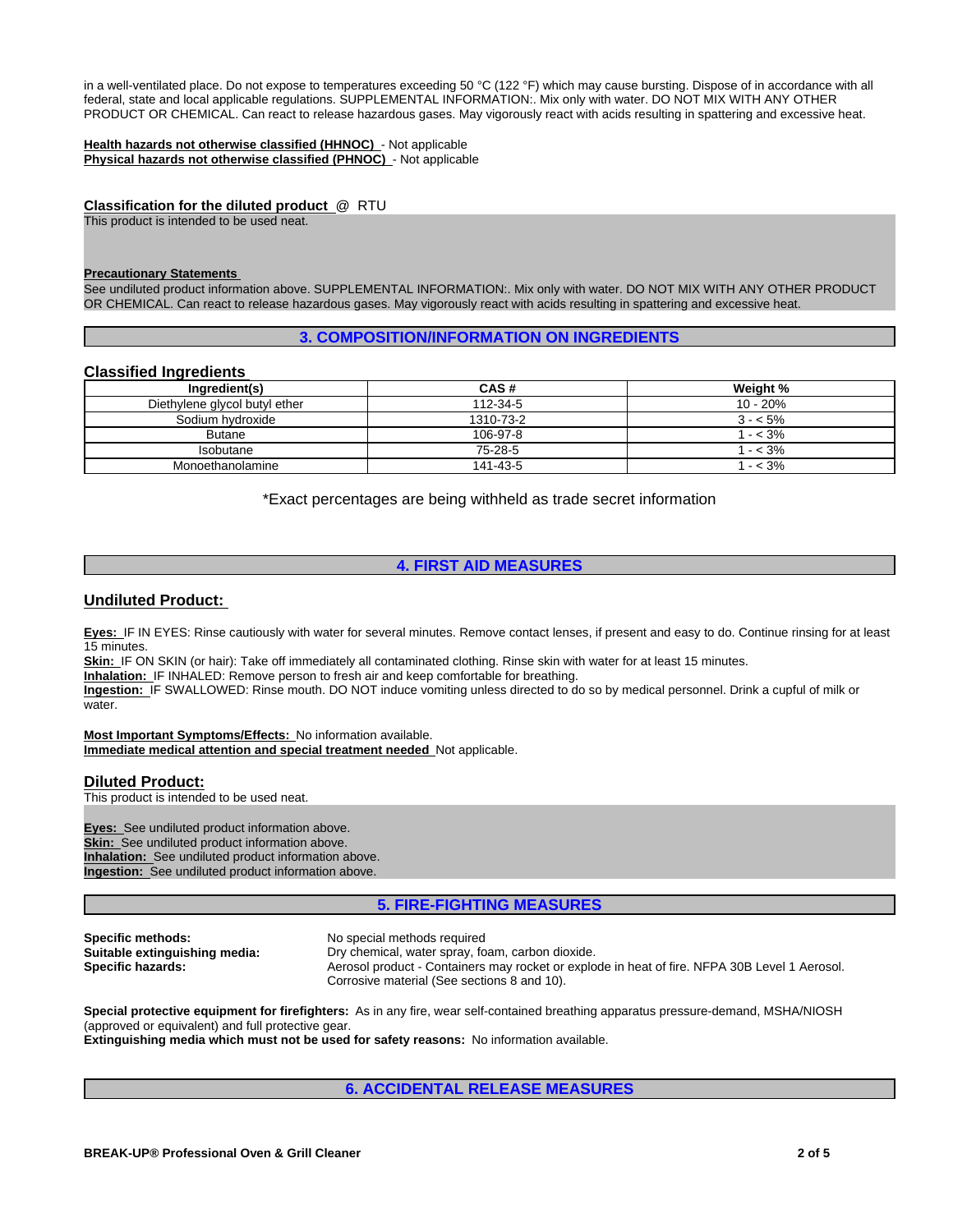**Personal precautions:** Put on appropriate personal protective equipment (see Section 8.). Clean-up methods - large spillage. Absorb spill with inert material (e.g. dry sand or earth), then place in a chemical waste container. Use a water rinse for final clean-up.

### **7. HANDLING AND STORAGE**

**Handling:** Avoid contact with skin, eyes and clothing. ALWAYS WEAR LONG CHEMICAL-RESISTANT GLOVES, CHEMICAL-SPLASH GOGGLES AND PROTECTIVE FOOTWEAR WHEN SPRAYING AND WIPING. Do not spray toward face. Wash hands and arms after use. Do not spray on or let spray contact pilot light, electrical connections, switches, light bulbs, heating elements, receptacles, or thermostats. Spray may cause electric short. Do not let product contact floor coverings, linoleum, aluminum, copper, chrome, painted surfaces or plastics. Do not use on continuous or self-cleaning ovens. Do not taste or swallow. Product residue may remain on/in empty containers. All precautions for handling the product must be used in handling the empty container and residue. Avoid breathing vapors or mists. Use only with adequate ventilation. Remove and wash contaminated clothing and footwear before re-use. Do not mix with any other product or chemical. Can react to release hazardous gases. May vigorously react with acids resulting in spattering and excessive heat. FOR COMMERCIAL AND INDUSTRIAL USE ONLY. **Storage:** Protect from freezing. Keep tightly closed in a dry, cool and well-ventilated place. Pressurized container: protect from sunlight and do not expose to temperatures exceeding 50 degrees C or 120 degrees F. Exposure to heat may cause bursting. Do not pierce or burn, even after use. **Aerosol Level (if applicable) :** Not applicable

### **8. EXPOSURE CONTROLS / PERSONAL PROTECTION**

#### **Exposure Guidelines:** .

| Ingredient(s)                 | CAS#      | <b>ACGIH</b>                 | <b>OSHA</b>               |
|-------------------------------|-----------|------------------------------|---------------------------|
| Diethylene glycol butyl ether | 112-34-5  | 10 ppm (TWA)                 |                           |
| Sodium hydroxide              | 1310-73-2 | $2 \text{ mg/m}^3$ (Ceiling) | 2 mg/m <sup>3</sup> (TWA) |
| <b>Butane</b>                 | 106-97-8  | 1000 ppm (STEL)              |                           |
| <b>Isobutane</b>              | 75-28-5   | 1000 ppm (STEL)              |                           |
| Monoethanolamine              | 141-43-5  | 6 ppm (STEL)                 | 3 ppm (TWA)               |
|                               |           | 3 ppm (TWA)                  | 6 mg/m <sup>3</sup> (TWA) |

#### **Undiluted Product:**

**Engineering measures to reduce exposure:**

Good general ventilation should be sufficient to control airborne levels.

## **Personal Protective Equipment**

| SUIT FIULCUIVE EQUIPILIERT     |                                                                                                     |
|--------------------------------|-----------------------------------------------------------------------------------------------------|
| Eye protection:                | Chemical-splash goggles.                                                                            |
| Hand protection:               | Long chemical-resistant gloves.                                                                     |
| Skin and body protection:      | Protective footwear. If major exposure is possible, wear suitable protective clothing and footwear. |
| <b>Respiratory protection:</b> | No special requirements under normal use conditions.                                                |
| Hygiene measures:              | Handle in accordance with good industrial hygiene and safety practice.                              |

#### **Diluted Product:**

**This product is intended to be used neat.** Engineering measures to reduce exposure: Good general ventilation should be sufficient to control airborne levels

| <b>Personal Protective Equipment</b> |                                                                                                     |  |
|--------------------------------------|-----------------------------------------------------------------------------------------------------|--|
| Eye protection:                      | Chemical-splash goggles.                                                                            |  |
| Hand protection:                     | Long chemical-resistant gloves.                                                                     |  |
| Skin and body protection:            | Protective footwear. If major exposure is possible, wear suitable protective clothing and footwear. |  |
| <b>Respiratory protection:</b>       | No special requirements under normal use conditions.                                                |  |
| <b>Hygiene measures:</b>             | Handle in accordance with good industrial hygiene and safety practice.                              |  |

### **9. PHYSICAL AND CHEMICAL PROPERTIES**

**Physical State:** Pressurized Liquid **Color:** Color: Opaque, Tan **Color:** Citrus Color: Citrus **Color:** Citrus **Color:** Citrus **Color:** Citrus **Color:** Citrus **Color:** Citrus **Color:** Citrus **Color:** Citrus **Color:** Citrus **Evaporation Rate: No information available Odor threshold:** No information available. **Boiling point/range: Not determined Melting point/range: Not determined Melting point/range: Not determined Autoignition temperature:** No information available **Solubility:** Dispersible **Solubility in other solvents: No information available Density:** 8.75 lbs/gal 1.049 Kg/L **Vapor density:** No information available **Bulk density:** No information available **Vapor pressure:** No information available.<br> **Flash point (°F):** 19 °F -7 °C **C Partition coefficient (n-octanol/water):** N **Dilution Flash Point:** Not Applicable **Viscosity:** No information available **Elemental Phosphorus:** 0.00 % by wt. **VOC:** 7.95 % \* **Elemental Phosphorus: 0.00 % by wt. pH:** 13.0 **VOC % by wt. at use dilution** 7.95 % \*

**Decomposition temperature:** Not determined **Solubility:** Dispersible **Partition coefficient (n-octanol/water):** No information available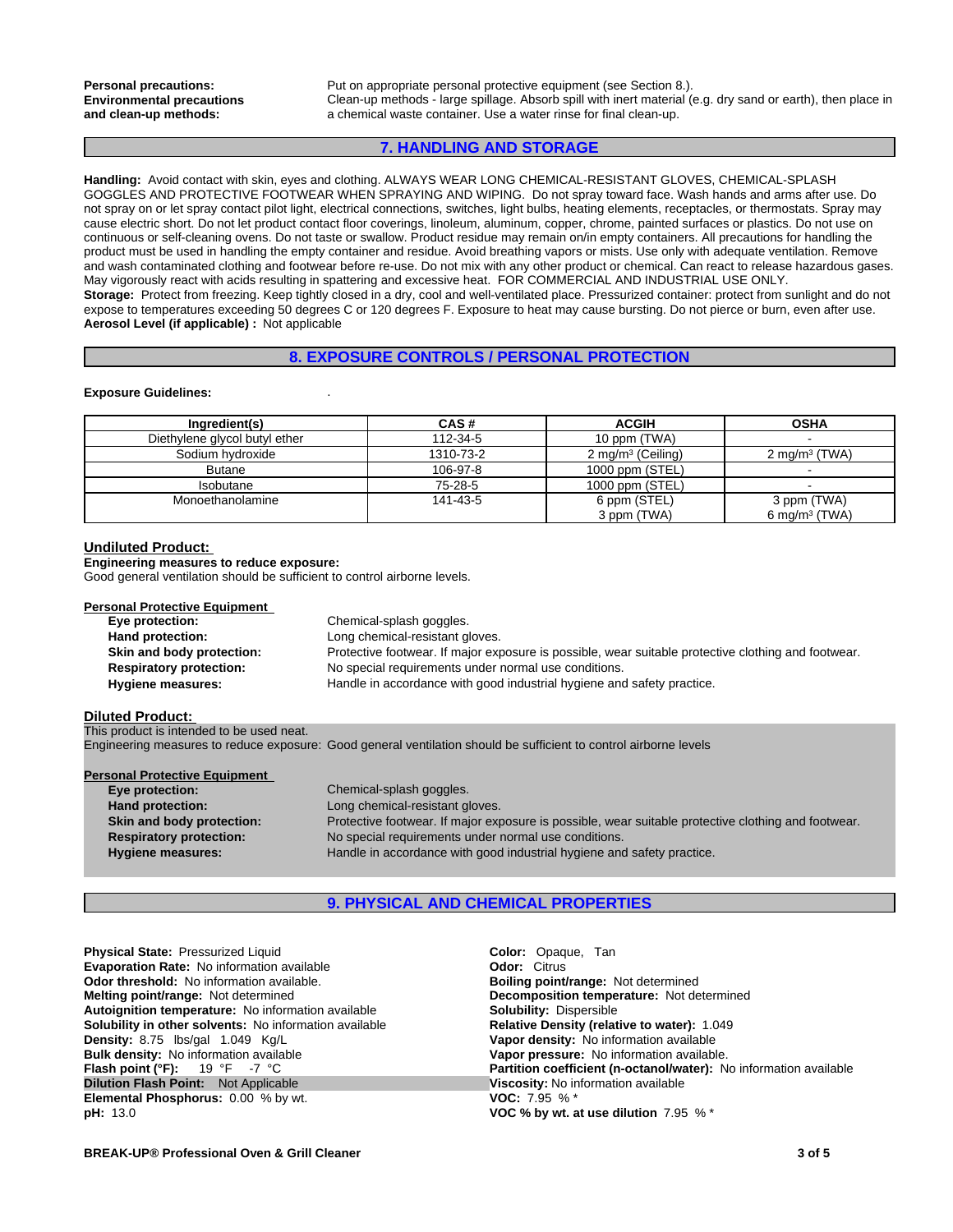**Explosion limits: - upper:** Not determined **- lower:** Not determined

**Dilution pH:** 13.0 **@** RTU **Flammability (Solid or Gas):** Not applicable **Corrosion to metals:** Corrosive **Flammability (Solid or Gas):** Not applicable **Sustained combustion: Not applicable** 

\* - Title 17, California Code of Regulations, Division 3, Chapter 1, Subchapter 8.5, Article 2, Consumer Products, Sections 94508

### **10. STABILITY AND REACTIVITY**

| <b>Reactivity:</b><br>Stability:<br>Possibility of hazardous reactions:<br>Hazardous decomposition products:<br><b>Materials to avoid:</b><br><b>Conditions to avoid:</b> | Not Applicable<br>The product is stable<br>May vigorously react with acids resulting in spattering and excessive heat.<br>None reasonably foreseeable.<br>Strong acids. Do not mix with any other product or chemical unless specified in the use directions.<br>No information available. |  |
|---------------------------------------------------------------------------------------------------------------------------------------------------------------------------|--------------------------------------------------------------------------------------------------------------------------------------------------------------------------------------------------------------------------------------------------------------------------------------------|--|
|---------------------------------------------------------------------------------------------------------------------------------------------------------------------------|--------------------------------------------------------------------------------------------------------------------------------------------------------------------------------------------------------------------------------------------------------------------------------------------|--|

**11. TOXICOLOGICAL INFORMATION**

#### **Information on likely routes of exposure:**

Skin contact, Inhalation, Ingestion, Eye contact

#### **Delayed, immediate, or chronic effects and symptoms from short and long-term exposure**

**Skin contact:** Corrosive. Causes severe burns. Symptoms may include burns, blisters, redness and pain (which may be delayed). **Eye contact:** Corrosive. Causes serious eye damage. Symptoms may include pain, burning sensation, redness, watering, blurred vision or loss of vision.

**Ingestion:** Causes burns/ serious damage to mouth, throat and stomach. Symptoms may include stomach pain and nausea. **Inhalation:** May cause irritation and corrosive effects to nose, throat and respiratory tract. Symptoms may include coughing and difficulty breathing.

**Sensitization:** No known effects.

**Target Organs (SE):** None known

**Target Organs (RE):** None known

**Numerical measures of toxicity**

| ATE - Oral (mg/kg):                    | 4700  |
|----------------------------------------|-------|
| ATE - Dermal (mq/kq):                  | >5000 |
| ATE - Inhalatory, mists (mq/l):        | >20   |
| ATE - Inhalatory, vapors (mg/l): $>50$ |       |

**12. ECOLOGICAL INFORMATION**

**Ecotoxicity:** No information available.

**Persistence and Degradability:** No information available.

**Bioaccumulation:** No information available.

### **13. DISPOSAL CONSIDERATIONS**

**Waste from residues / unused products (undiluted product):** This product, as sold, if discarded or disposed, is a hazardous waste according to Federal regulations (40 CFR 261.4 (b)(4)). Dispose in compliance with all Federal, state, provincial, and local laws and regulations. This product, when diluted as stated on this SDS, is a hazardous waste according to Federal regulations (40 CFR 261.4 (b)(4)). Under RCRA, it is the responsibility of the user of the product to determine, at the time of disposal, whether the waste solution meets RCRA criteria for hazardous waste. Dispose in compliance with all Federal, state, provincial, and local laws and regulations. **Waste from residues / unused products (diluted product):** Not applicable.

**RCRA Hazard Class (undiluted product):** D002 Corrosive Waste **RCRA Hazard Class (diluted product):** Not Applicable **Contaminated Packaging:** Do not re-use empty containers.